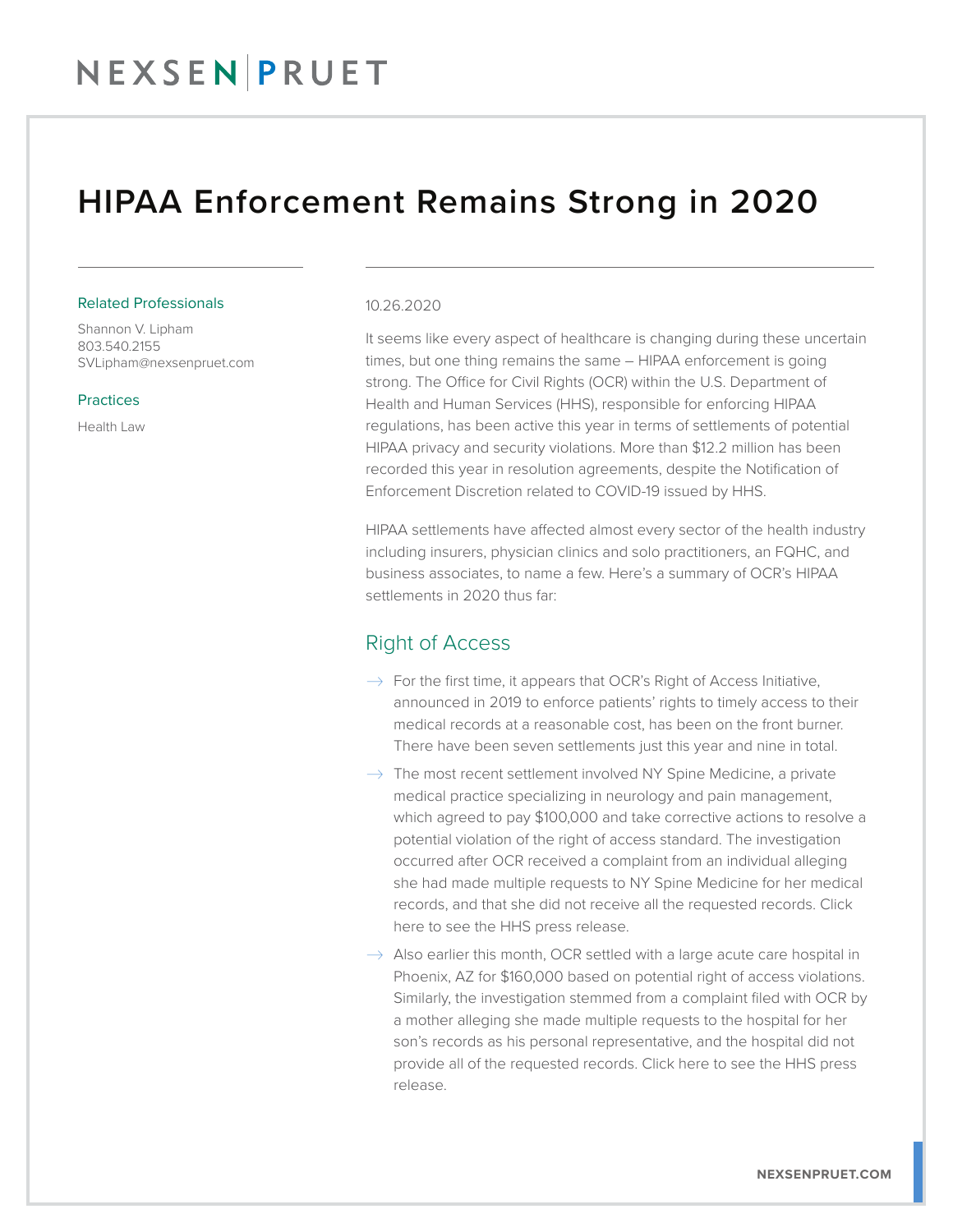## NEXSENPRUET

### Cyber Attacks and Stolen Information

- $\rightarrow$  The two largest settlements this year involved health insurers. Anthem, Inc., an Indianapolis, IN-based health insurer settled with state attorneys general in 43 states for \$39.5 million, based on an investigation into the largest health data breach in history. Back in 2018, Anthem settled with OCR for \$16 million and agreed to take substantial corrective action to settle the potential HIPAA violations related to this data breach. Click here to see the HHS press release.
- $\rightarrow$  Earlier this year, Premera Blue Cross, the largest health plan in the Pacific Northwest, settled with OCR for \$6.85 million and to implement a corrective action plan. The settlement stemmed from a cyber attack on Premera Blue Cross's system through malware and a phishing email, exposing over 10.4 million individuals' electronic protected health information. Click here to see the HHS press release.
- $\rightarrow$  In July, an Athens, GA based orthopedic clinic settled with OCR for \$1.5 million and is required to implement a corrective action plan to settle potential HIPAA violations. Back in 2016, the clinic was notified that a database of their patient records may have been posted for sale online. A few days later, a hacker contacted the clinic demanding money in return for a complete copy of the database. The clinic determined the database had been stolen using a vender's credentials to access their electronic medical record system. The breach affected over 200,000 individuals, and disclosed PHI including patients' names, dates of birth, social security numbers, medical procedures, test results, and health insurance information. Again, OCR's investigation found a failure to conduct a risk analysis and implement risk management controls, and a failure to secure business associate agreements with multiple business associates. Click here to see the HHS press release.
- $\rightarrow$  CHSPSC, LLC, a company providing a variety of business associate services including IT and health management information to hospitals and physician clinics in Franklin, TN, agreed in September to pay \$2.3 million based on a potential HIPAA breach affecting over 6 million people. The company was notified in 2014 by the FBI of a cyberhacking group's persistent threat to CHSPSC's information system, but nonetheless hackers continued to access the protected health information of 6,121,158 individuals over a three-month span through remote access. OCR's investigation revealed "longstanding, systemic noncompliance" with HIPAA. Click here to see the HHS press release.
- $\rightarrow$  In June, a nonprofit health system in Rhode Island agreed to pay \$1.04 million and adopt a corrective action plan to settle potential violations of the HIPAA privacy and security rules related to a hospital employee's unencrypted laptop that was stolen. The large settlement is based on a determination by OCR that there had been "systemic noncompliance" with the HIPAA rules, including a failure to encrypt protected health information on laptops, a lack of device and media controls, and a failure to have a business associate agreement in place with the nonprofit's parent company. Click here to see the HHS press release.

### Small Providers

 $\rightarrow$  In February, the practice of a Utah gastroenterologist and solo practitioner was determined by OCR to have demonstrated significant noncompliance with HIPAA. The investigation began after a breach report was filed with OCR related to a dispute with a business associate. Specifically, OCR found that the practice failed to conduct any risk analysis, and "failed to implement security measures sufficient to reduce risks and vulnerabilities to a reasonable and appropriate level." Click here to see the HHS press release, which emphasizes the importance of a "thorough risk analysis and risk management plan."